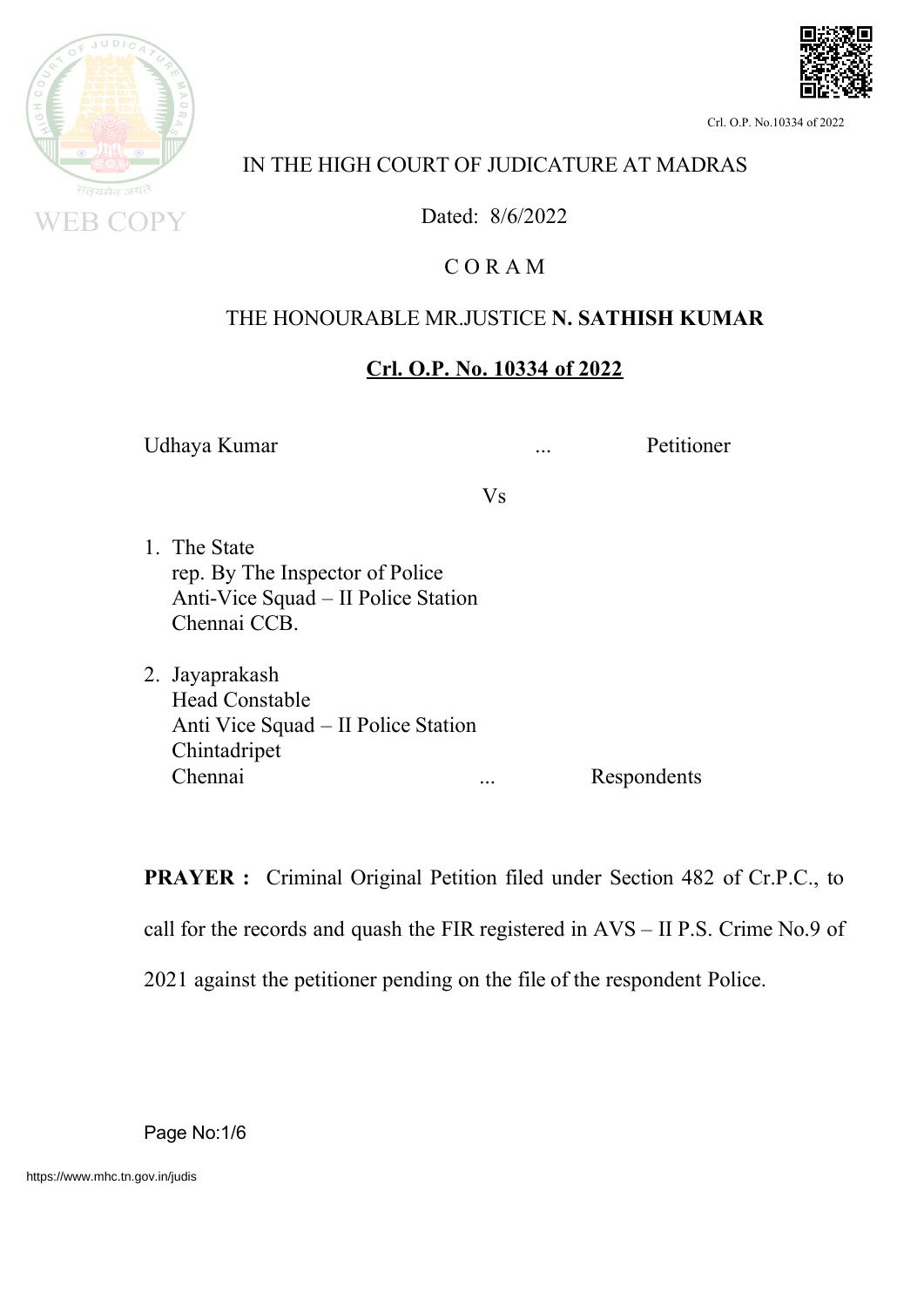



For Petitioner ... Mr.D.Prasanna Kumar For respondents ... Mr.A.Gokulakrishnan Additional Public Prosecutor - - - - -

# **O R D E R**

This Criminal Original Petition has been filed to quash the FIR registered in Crime No.9 of 2021, pending on the file of the Anti Vice Squad - II Police Station, Chennai, for the offences punishable under Sections 3 (2) a, 4 (1), 5 (1) a & 5 (1) d of The Immoral Traffic (Prevention) Act, 1956 and 370 A (2) of the Indian Penal Code, 1860.

2. Heard Mr.D.Prasanna Kumar, learned counsel for the petitioner and Mr.A.Gokulakrishnan, learned Additional Public Prosecutor for the respondents.

3. The allegation against the petitioner is that when the police party headed by the Inspector of Police raided a massage centre, the petitioner was also present along with the sex workers and he was apprehended and arrayed as A.5.

#### Page No:2/6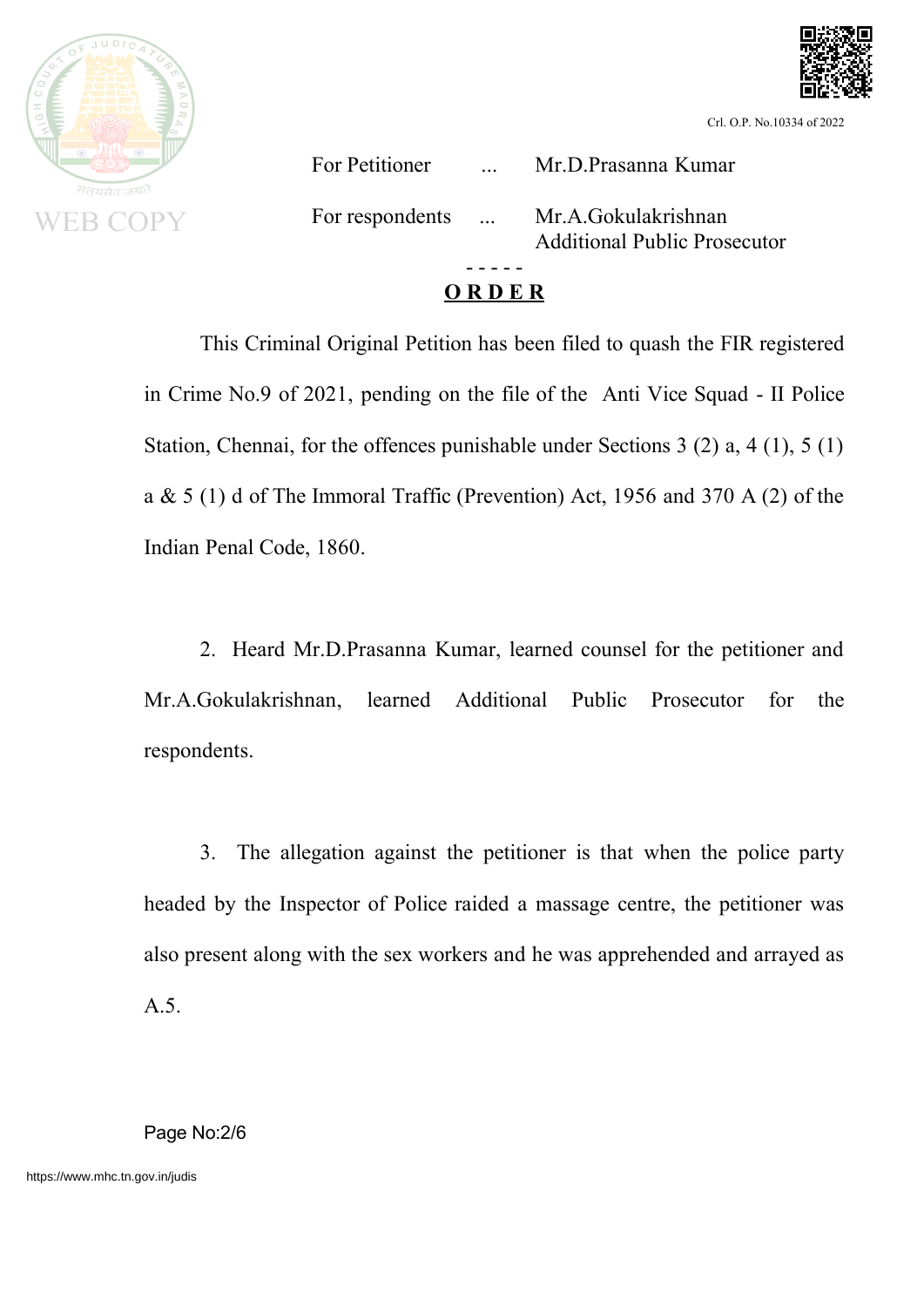



4. Learned counsel appearing for the petitioner submitted that even if the entire allegations are taken together, it would not attract any offence. He further submitted that doing sex work is not illegal and only running a brothel is illegal.

> 5. Learned counsel appearing for the petitioner further submitted that the sex workers are engaged in prostitution on their own volition and not due to any inducement, force or coercion and, therefore, such acts are not liable for prosecution under Section 370 of the Indian Penal Code.

> 6. Learned Additional Public Prosecutor submitted that under the pretext of massage centre, a brothel was run by A.1.

> 7. The present petition is filed by A.5 and not by A.1. The very report and alteration report filed by the Police would indicate that the petitioner was present while sex workers were in the said massage centre. However, even a bare perusal of the FIR does not reveal the presence of the petitioner at the said place. Further, the petitioner is also not shown as an accused in the FIR. Page No:3/6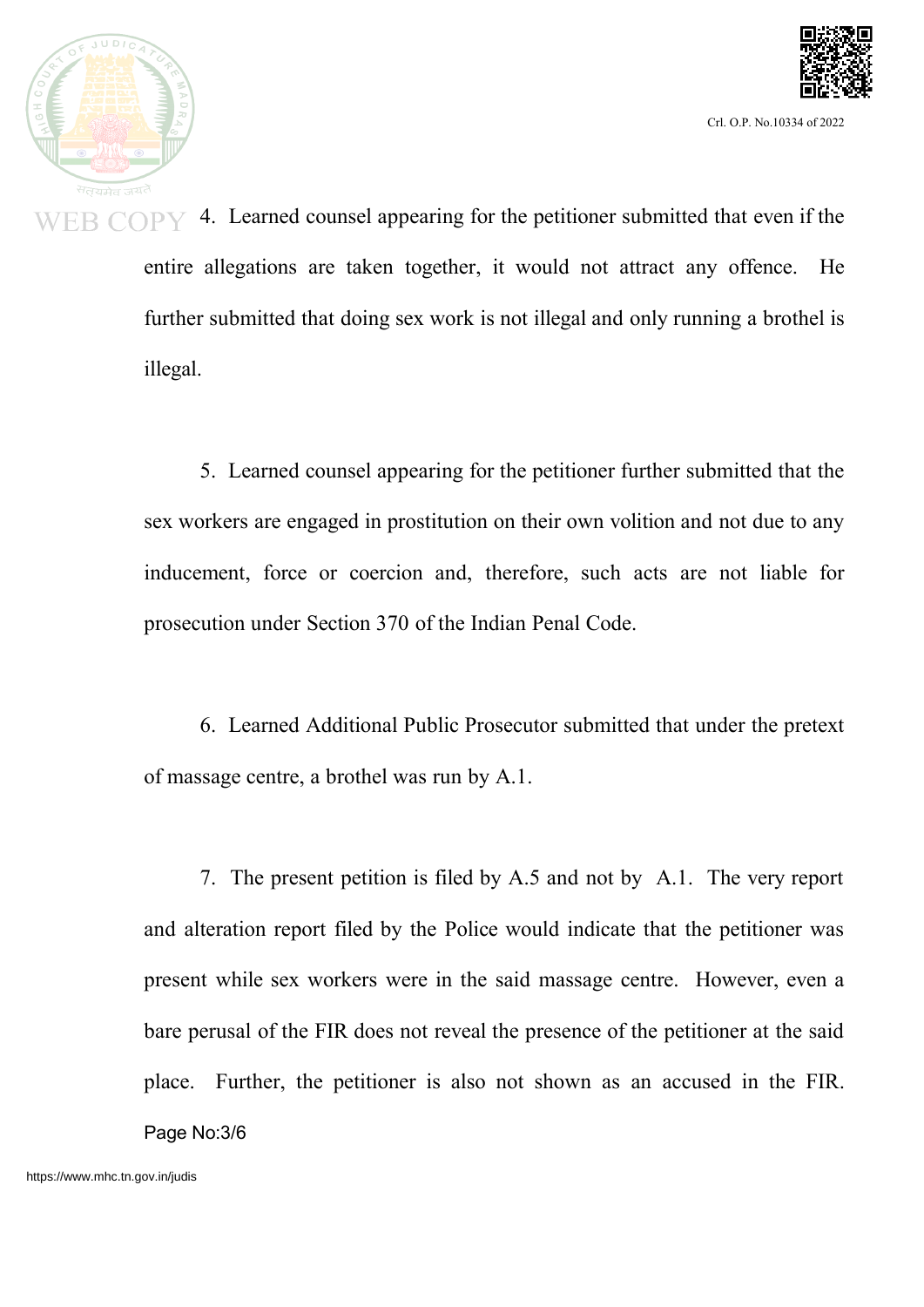

However, only in the alteration report, the petitioner is shown as A-5. Even if the entire report is taken at its face value, the said report does not show any offence committed by the petitioner, except for the alleged presence of the petitioner at the said place. Further, there is no material to show that the petitioner was involved in any sexual act at the said place and that the persons, who have been rescued from the said place have made any allegation against any of the individuals, much less the petitioner.

> 8. In this backdrop, the decision of the Hon'ble Apex Court in *BUDHADEV KARMASKAR Vs. THE STATE OF WEST BENGAL & ORS (2022 Live Law (SC) 525)*, assumes significance, wherein, the Hon'ble Apex Court has held that whenever any brothel is raided, sex workers should not be arrested or penalised or harassed or victimised and it is only the running of the brothel, which is unlawful.

> 9. In the case on hand, merely because the petitioner was in the place, which is alleged by the respondents to be a brothel being run by some person, the petitioner cannot be fastened with any penal consequence and further, the act of the petitioner also cannot be said to be an act of pressurising the sex Page No:4/6

 $JUDIC$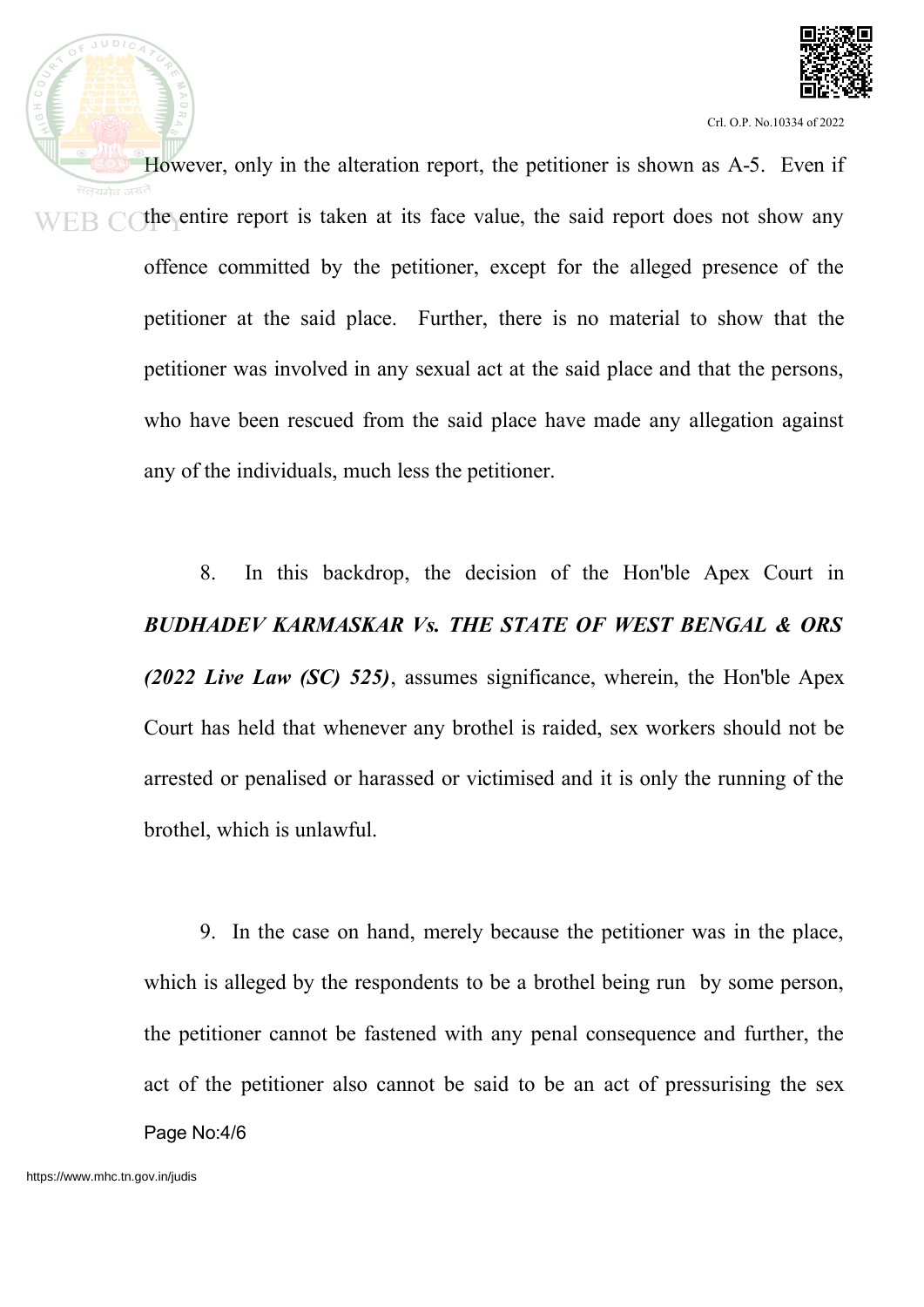

workers to commit acts, which they were not interested. From the aforesaid decision, any sex worker, being an adult and indulging in sexual act with his/her own consent, the police authorities should refrain from taking action against such individuals. From the facts, as is evident from the FIR and the alteration report, there is no whisper about any coercion on the sex workers to commit the act, more so from the petitioner. That being the case, the petitioner not being alleged to be a person coercing the sex worker to commit the sexual act, continuing the First Information Report against this petitioner is nothing but a futile exercise and would serve no purpose.

> 10. For the reasons aforesaid, this Criminal Original Petition is allowed and Crime No.9 of 2021, pending on the file of the Inspector of Police, Anti-Vice Squad – II Police Station, insofar as the petitioner, who is arrayed as A-5 is quashed. Consequently, connected Crl.M.P.No.6140 of 2022 is closed.

> > 8/6/2022

Index : Yes / No Internet: Yes Speaking/non speaking order

mvs.

Page No:5/6

https://www.mhc.tn.gov.in/judis